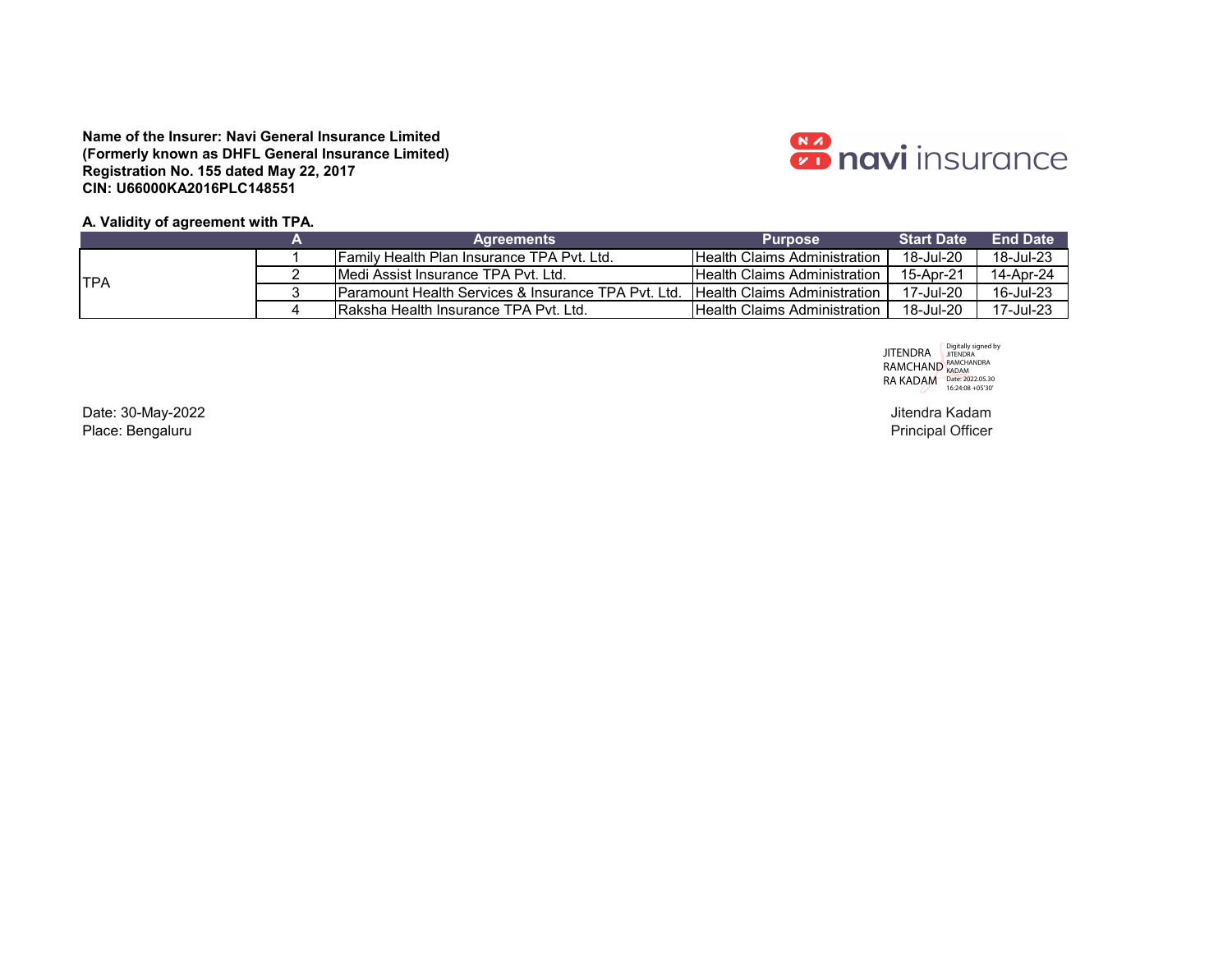

## **B. Number of policies and lives serviced in respect of Public disclosures are made.**

| <b>TPA</b>                                           | <b>Description</b>          | <b>Individual</b> | <b>Group</b>             | <b>Government</b>        |
|------------------------------------------------------|-----------------------------|-------------------|--------------------------|--------------------------|
| Family Health Plan Insurance TPA Pvt. Ltd.           | Number of Policies serviced | 349               | $\overline{\phantom{0}}$ |                          |
| Family Health Plan Insurance TPA Pvt. Ltd.           | Number of Lives serviced    | 831               | 16                       |                          |
| Medi Assist Insurance TPA Pvt. Ltd.                  | Number of Policies serviced | 13,851            |                          |                          |
| Medi Assist Insurance TPA Pvt. Ltd.                  | Number of Lives serviced    | 41.147            | 9.207                    |                          |
| Paramount Health Services & Insurance TPA Pvt. Ltd.  | Number of Policies serviced | 65,923            | $\overline{\phantom{0}}$ |                          |
| IParamount Health Services & Insurance TPA Pvt. Ltd. | Number of Lives serviced    | 115.874           | 67                       |                          |
| <b>IRaksha Health Insurance TPA Pvt. Ltd.</b>        | Number of Policies serviced | 129               |                          |                          |
| Raksha Health Insurance TPA Pvt. Ltd.                | Number of Lives serviced    | 361               | $\overline{\phantom{0}}$ |                          |
| In-House*                                            | Number of Policies serviced |                   | 115,679                  | $\overline{\phantom{a}}$ |
| In-House                                             | Number of Lives serviced    |                   | 115,835                  |                          |

\*Certificate counts considered for group policies (attached business) under In-house

**JITENDRA RAMCHA** NDRA KADAM Digitally signed<br>by JITENDRA<br>RAMCHANDRA<br>KADAM<br>Date:<br>2022.05.30<br>16:24:34 +05'30'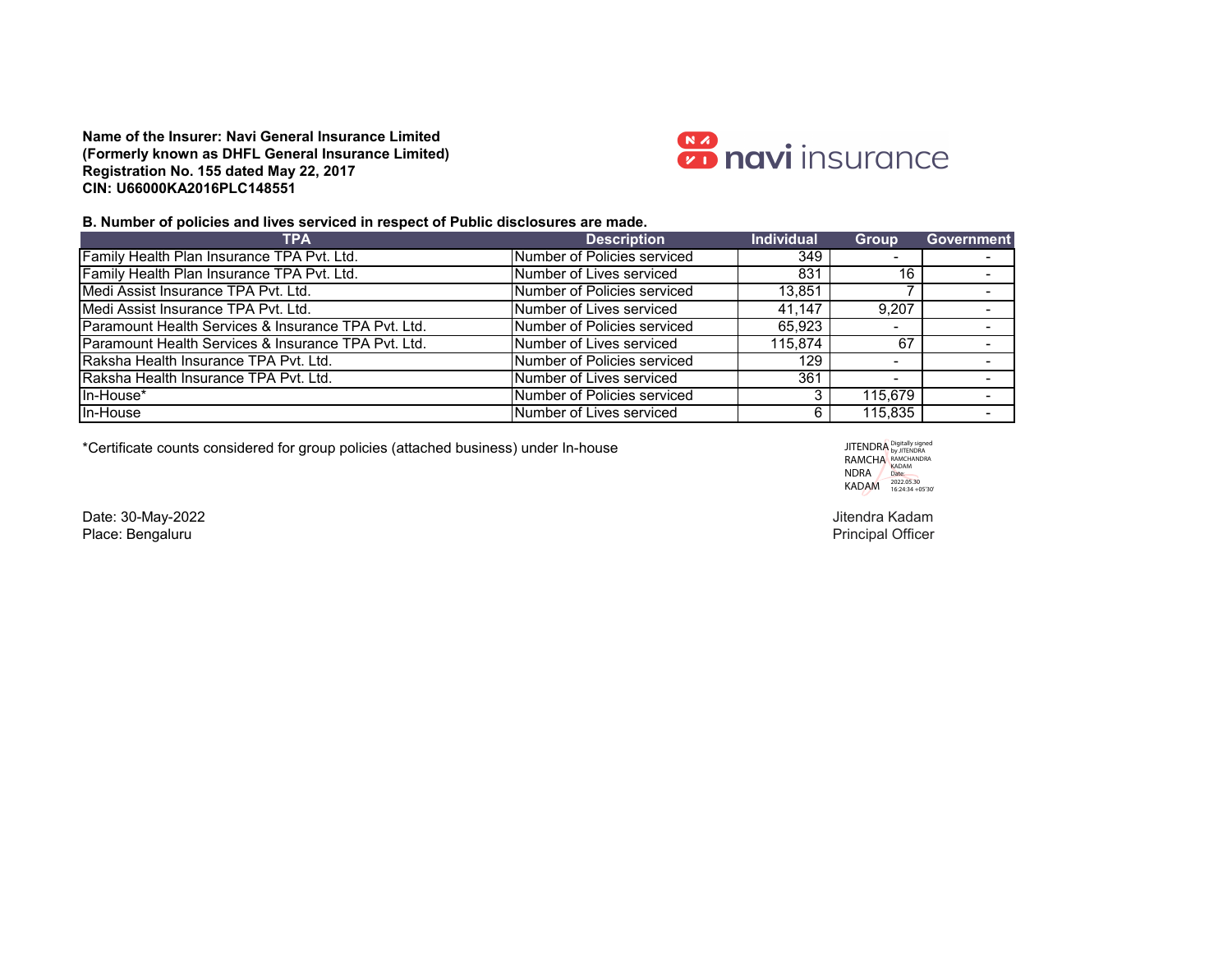

**C. Information with regards to the geographical area in which services are rendered by the TPAs/insurer (States names-District names shall be provided) in respect of which public disclosures are made.** 

|                         |                                     | Corporate                              |                             | <b>Retail + Corporate</b>      |
|-------------------------|-------------------------------------|----------------------------------------|-----------------------------|--------------------------------|
| <b>State</b>            | <b>Family Health Plan Insurance</b> | <b>Paramount Health Services &amp;</b> | Raksha Health Insurance TPA | Medi Assist Insurance TPA Pvt. |
|                         | TPA Pvt. Ltd.                       | Insurance TPA Pvt. Ltd.                | Pvt. Ltd.                   | Ltd.                           |
| Andhra Pradesh          | Yes                                 | Yes                                    | Yes                         | Yes                            |
| Arunachal Pradesh       | Yes                                 | Yes                                    | Yes                         | Yes                            |
| Assam                   | Yes                                 | Yes                                    | Yes                         | Yes                            |
| <b>Bihar</b>            | Yes                                 | Yes                                    | Yes                         | Yes                            |
| Chhattisgarh            | Yes                                 | Yes                                    | Yes                         | Yes                            |
| Goa                     | Yes                                 | Yes                                    | Yes                         | Yes                            |
| Gujarat                 | Yes                                 | Yes                                    | Yes                         | Yes                            |
| Haryana                 | Yes                                 | Yes                                    | Yes                         | Yes                            |
| <b>Himachal Pradesh</b> | Yes                                 | Yes                                    | Yes                         | Yes                            |
| Jammu & Kashmir         | Yes                                 | Yes                                    | Yes                         | Yes                            |
| Jharkhand               | Yes                                 | Yes                                    | Yes                         | Yes                            |
| Karnataka               | Yes                                 | Yes                                    | Yes                         | Yes                            |
| Kerala                  | Yes                                 | Yes                                    | Yes                         | Yes                            |
| Madhya Pradesh          | Yes                                 | Yes                                    | Yes                         | Yes                            |
| Maharasthra             | Yes                                 | Yes                                    | Yes                         | Yes                            |
| Manipur                 | Yes                                 | Yes                                    | Yes                         | Yes                            |
| Meghalaya               | Yes                                 | Yes                                    | Yes                         | Yes                            |
| Mizoram                 | Yes                                 | Yes                                    | Yes                         | Yes                            |
| Nagaland                | Yes                                 | Yes                                    | Yes                         | Yes                            |
| Orissa                  | Yes                                 | Yes                                    | Yes                         | Yes                            |
| Punjab                  | Yes                                 | Yes                                    | Yes                         | Yes                            |
| Rajasthan               | Yes                                 | Yes                                    | Yes                         | Yes                            |
| <b>Sikkim</b>           | Yes                                 | Yes                                    | Yes                         | Yes                            |
| <b>Tamil Nadu</b>       | Yes                                 | Yes                                    | Yes                         | Yes                            |
| Telangana               | Yes                                 | Yes                                    | Yes                         | Yes                            |
| Tripura                 | Yes                                 | Yes                                    | Yes                         | Yes                            |
| <b>Uttar Pradesh</b>    | Yes                                 | Yes                                    | Yes                         | Yes                            |
| Uttrakhand              | Yes                                 | Yes                                    | Yes                         | Yes                            |
| <b>West Bengal</b>      | Yes                                 | Yes                                    | Yes                         | Yes                            |
| Andaman & Nicobar Is.   | Yes                                 | Yes                                    | Yes                         | Yes                            |
| Chandigarh              | Yes                                 | Yes                                    | Yes                         | Yes                            |
| Dadra & Nagra Haveli    | Yes                                 | Yes                                    | Yes                         | Yes                            |
| Daman & Diu             | Yes                                 | Yes                                    | Yes                         | Yes                            |
| Delhi                   | Yes                                 | Yes                                    | Yes                         | Yes                            |
| Lakshadweep             | Yes                                 | Yes                                    | Yes                         | Yes                            |
| Puducherry              | Yes                                 | Yes                                    | Yes                         | Yes                            |

JITENDRA<br>RAMCHANDR<br>A KADAM Digitally signed by JITENDRA RAMCHANDRA KADAM Date: 2022.05.30 16:25:00 +05'30'

Date: 30-May-2022 Jitendra Kadam<br>Place: Bengaluru المستحدث المستحدث المستحدث المستحدث المستحدث المستحدث المستحدث المستحدث المستحدث المستحدث المستحدث Place: Bengaluru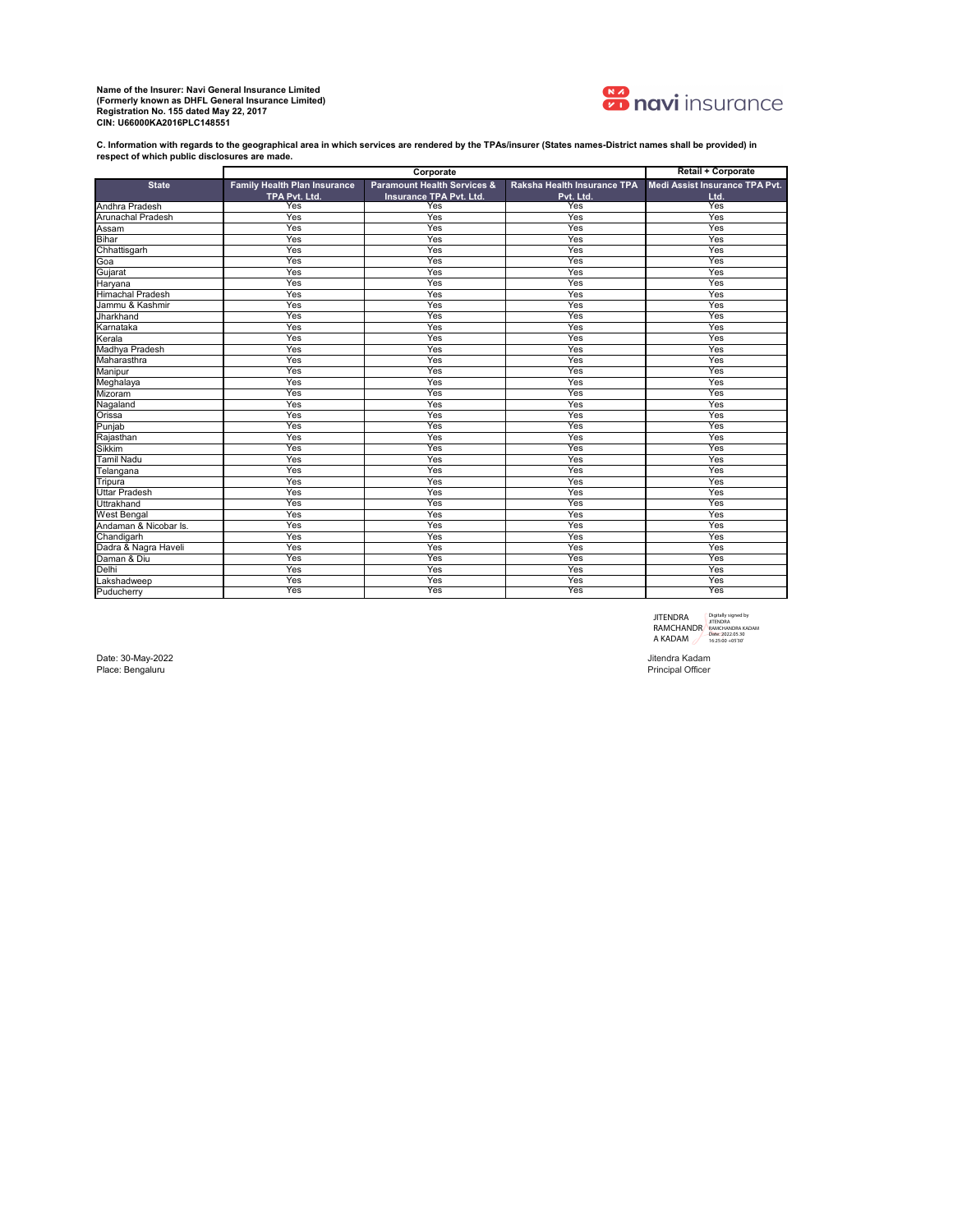

## **D. Data of number of claims processed.**

| <b>TPA Name</b>                                   | Number of   | <b>Number of</b> | Number of               | Number of Number of |                          | <b>Number of</b> | <b>Number of</b> | Number of       |
|---------------------------------------------------|-------------|------------------|-------------------------|---------------------|--------------------------|------------------|------------------|-----------------|
|                                                   | claims O/S  | claims           | claims paid claims paid |                     | claims                   | claims           | claims           | claims O/S      |
|                                                   | at the      | received         | during the              | during the          | repudiated               | repudiated       | closed           | at the end      |
|                                                   | beginning   | during the       | year                    | $\mathsf{year}~\%$  | during the               | during the       | during the       | of the year     |
|                                                   | of the year | <b>Vear</b>      |                         |                     | <b>Vear</b>              | var %            | Vear             |                 |
| <b>Family Health Plan Insurance TPA Limited</b>   |             | 27               | 28                      | 2.4%                | $\overline{\phantom{0}}$ |                  |                  | 2               |
| Medi Assist Insurance TPA Private Limited         |             | .825             | 776                     | 65.5%               | 856                      | 94.5%            |                  | 189             |
| Paramount Health Services & Insurance TPA Pvt Ltd | 50          | 200              | 208                     | 17.6%               | 15                       | 1.7%             |                  | 10 <sup>1</sup> |
| Raksha Health Insurance TPA Private Limited       | 15          | 97               | 77                      | 6.5%                | 15                       | 1.7%             |                  | 9.              |
| In-House                                          | 36          | 156              | 95                      | 8.0%                | 20 <sub>1</sub>          | 2.2%             | 60               | 17              |
| <b>Grand Total</b>                                | 110         | 2,305            | 1,184                   |                     | 906                      |                  | 98               | 227             |

Note: Closed claims are not considered under repudiated claims and shown separately.

JITENDRA **RAMCHAND** RA KADAM Digitally signed by JITENDRA RAMCHANDRA KADAM Date: 2022.05.30 16:25:20 +05'30'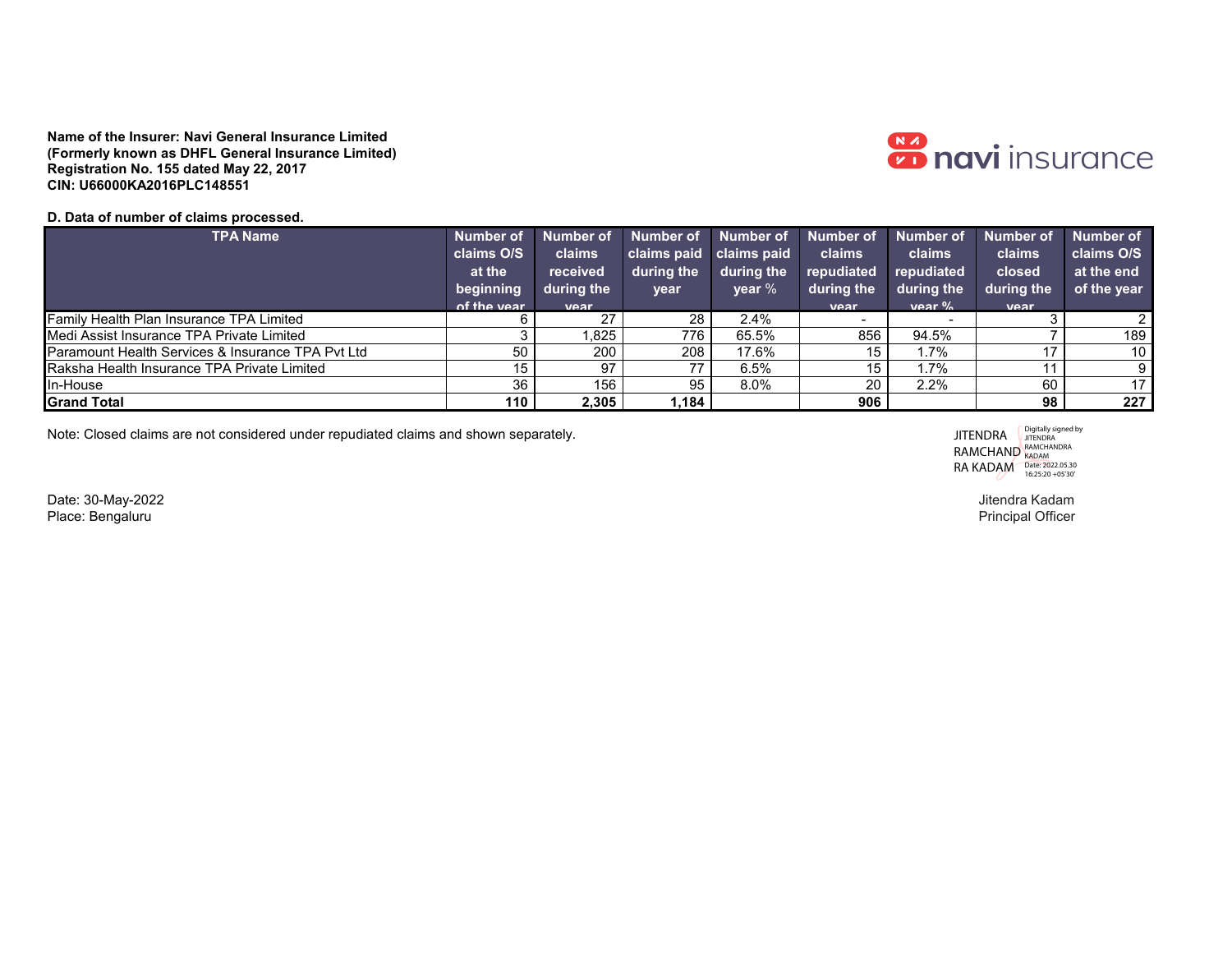

#### **E. Turn Around Time (TAT) for cashless claims (in respect of number of claims) Total - All TPA**

| <b>Description</b>   | Individual policies (in %) |                    | Group policies (in %) |                    |  |  |  |
|----------------------|----------------------------|--------------------|-----------------------|--------------------|--|--|--|
|                      | TAT for Pre-Auth*          | TAT for Discharge* | TAT for Pre-Auth*     | TAT for Discharge* |  |  |  |
| Within 1 Hour        | 88%                        | 84%                | 63%                   | 53%                |  |  |  |
| within 1 - 2 Hours   | 9%                         | 15%                | 8%                    | 13%                |  |  |  |
| within 2 - 6 Hours   | 3%                         | 1%                 | 5%                    | 9%                 |  |  |  |
| within 6 - 12 Hours  | $0\%$                      | $0\%$              | $0\%$                 | $0\%$              |  |  |  |
| within 12 - 24 Hours | $0\%$                      | 0%                 | $0\%$                 | $0\%$              |  |  |  |
| >24 Hours            | 0%                         | 0%                 | $0\%$                 | $0\%$              |  |  |  |
| <b>Total</b>         | 100%                       | 100%               | 75%                   | 75%                |  |  |  |

### **Family Health Plan Insurance TPA Limited**

| <b>Description</b>   |                    | Individual policies (in %) | Group policies (in %) |                      |  |  |  |
|----------------------|--------------------|----------------------------|-----------------------|----------------------|--|--|--|
|                      | TAT for Pre-Auth** | TAT for Discharge***       | TAT for Pre-Auth**    | TAT for Discharge*** |  |  |  |
| Within 1 Hour        | 86%                | 71%                        | 86%                   | 86%                  |  |  |  |
| within 1 - 2 Hours   | 14%                | 29%                        | $0\%$                 | $0\%$                |  |  |  |
| within 2 - 6 Hours   | $0\%$              | $0\%$                      | 14%                   | 14%                  |  |  |  |
| within 6 - 12 Hours  | $0\%$              | $0\%$                      | $0\%$                 | $0\%$                |  |  |  |
| within 12 - 24 Hours | $0\%$              | 0%                         | $0\%$                 | $0\%$                |  |  |  |
| >24 Hours            | 0%                 | $0\%$                      | $0\%$                 | $0\%$                |  |  |  |
| Total                | 100%               | 100%                       | 100%                  | 100%                 |  |  |  |

### **Medi Assist Insurance TPA Private Limited**

| <b>Description</b>   |                    | Individual policies (in %) | Group policies (in %) |                      |  |  |  |  |
|----------------------|--------------------|----------------------------|-----------------------|----------------------|--|--|--|--|
|                      | TAT for Pre-Auth** | TAT for Discharge***       | TAT for Pre-Auth**    | TAT for Discharge*** |  |  |  |  |
| Within 1 Hour        | 99%                | 100%                       | 80%                   | 50%                  |  |  |  |  |
| within 1 - 2 Hours   | 0%                 | $0\%$                      | 20%                   | 33%                  |  |  |  |  |
| within 2 - 6 Hours   | 0%                 | $0\%$                      | 0%                    | 17%                  |  |  |  |  |
| within 6 - 12 Hours  | $0\%$              | $0\%$                      | $0\%$                 | $0\%$                |  |  |  |  |
| within 12 - 24 Hours | $0\%$              | $0\%$                      | 0%                    | $0\%$                |  |  |  |  |
| >24 Hours            | 0%                 | $0\%$                      | $0\%$                 | 0%                   |  |  |  |  |
| Total                | 100%               | 100%                       | 100%                  | 100%                 |  |  |  |  |

### **Paramount Health Services & Insurance TPA Pvt Ltd**

| <b>Description</b>   |                    | Individual policies (in %)  | Group policies (in %) |                             |  |  |  |
|----------------------|--------------------|-----------------------------|-----------------------|-----------------------------|--|--|--|
|                      | TAT for Pre-Auth** | <b>TAT for Discharge***</b> | TAT for Pre-Auth**    | <b>TAT for Discharge***</b> |  |  |  |
| Within 1 Hour        | 74%                | 72%                         | 85%                   | 75%                         |  |  |  |
| within 1 - 2 Hours   | 16%                | 22%                         | 10%                   | 20%                         |  |  |  |
| within 2 - 6 Hours   | 11%                | 6%                          | 5%                    | 5%                          |  |  |  |
| within 6 - 12 Hours  | 0%                 | $0\%$                       | $0\%$                 | 0%                          |  |  |  |
| within 12 - 24 Hours | 0%                 | $0\%$                       | $0\%$                 | $0\%$                       |  |  |  |
| >24 Hours            | 0%                 | $0\%$                       | 0%                    | $0\%$                       |  |  |  |
| <b>Total</b>         | 100%               | 100%                        | 100%                  | 100%                        |  |  |  |

#### **Raksha Health Insurance TPA Private Limited**

| <b>Description</b>   |                    | Individual policies (in %) | Group policies (in %) |                      |  |  |  |
|----------------------|--------------------|----------------------------|-----------------------|----------------------|--|--|--|
|                      | TAT for Pre-Auth** | TAT for Discharge***       | TAT for Pre-Auth**    | TAT for Discharge*** |  |  |  |
| Within 1 Hour        | 92%                | 93%                        | 0%                    | 0%                   |  |  |  |
| within 1 - 2 Hours   | 8%                 | 7%                         | 0%                    | 0%                   |  |  |  |
| within 2 - 6 Hours   | 0%                 | $0\%$                      | $0\%$                 | 0%                   |  |  |  |
| within 6 - 12 Hours  | 0%                 | $0\%$                      | 0%                    | 0%                   |  |  |  |
| within 12 - 24 Hours | 0%                 | 0%                         | 0%                    | 0%                   |  |  |  |
| >24 Hours            | 0%                 | $0\%$                      | $0\%$                 | 0%                   |  |  |  |
| Total                | 100%               | 100%                       | 0%                    | 0%                   |  |  |  |

\*percentage to be calculated on total of respective column

\*\*Reckoned from the time last necessary document is received by insurer/TPA (whichever is earlier) and till final pre auth is

issued in the hospital)

\*\*\*Reckoned as final discharge summary sent to hospital from the time discharge bill is received by TPA.

JITENDRA Digitally signed RAMCHAN BUJITENDRA<br>DRA KADAM DRA KADAM Date: 2022.05.30 16:25:40 +05'30'

لاد المسافر المستخدم المستخدم المستخدم المستخدم المستخدم المستخدم المستخدم المستخدم المستخدم المستخدم المستخدم<br>المستخدم المستخدم المستخدم المستخدم المستخدم المستخدم المستخدم المستخدم المستخدم المستخدم المستخدم المستخدم ال Place: Bengaluru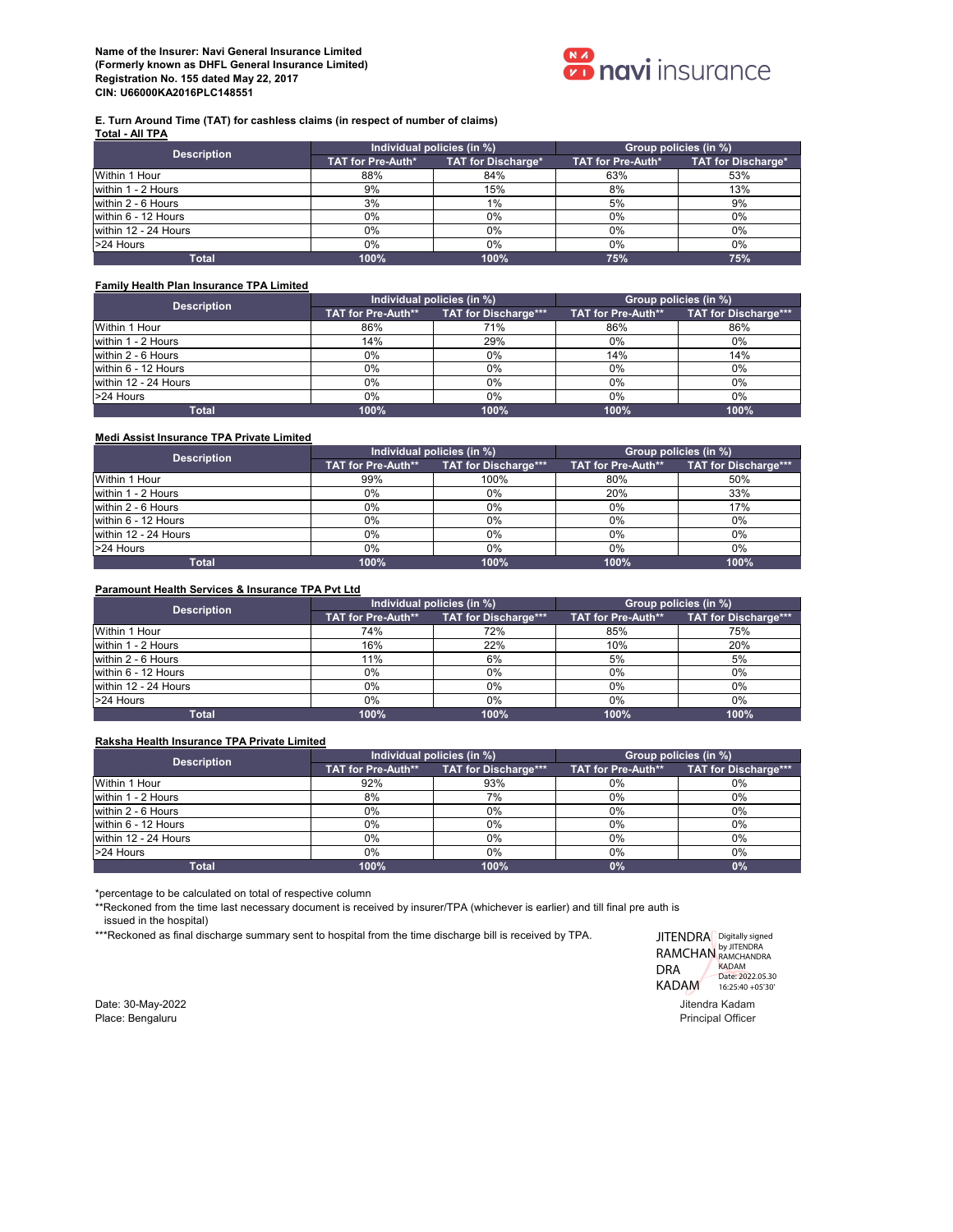

**F. Turn Around Time in case of Payment/repudiation of claims**

|                              | Name of the TPA : Family Health Plan Insurance Tpa Limited |                             |                      |       |        |                                |        |            |  |                              |        | Name of the TPA : Family Health Plan Insurance Tpa Limited |        |       |        |                      |                      |       |
|------------------------------|------------------------------------------------------------|-----------------------------|----------------------|-------|--------|--------------------------------|--------|------------|--|------------------------------|--------|------------------------------------------------------------|--------|-------|--------|----------------------|----------------------|-------|
| <b>Ageing of Paid claims</b> |                                                            | Individual                  |                      | Group |        | Total<br>Government            |        |            |  | <b>Ageing of Repudiation</b> |        | Individual                                                 |        | Group |        | Government           |                      | Total |
|                              |                                                            | <b>Number of Percentage</b> | Number of Percentage |       |        | Number of Percentage Number of |        | Percentage |  | claims                       |        | Number of Percentage Number of Percentage                  |        |       |        | Number of Percentage | Number of Percentage |       |
|                              | claims                                                     |                             | claims               |       | claims |                                | claims |            |  |                              | claims |                                                            | claims |       | claims |                      | claims               |       |
| Within 1 months              |                                                            | 100%                        |                      | 92.6% |        |                                |        | 92.9%      |  | Within 1 months              |        |                                                            |        |       |        |                      |                      |       |
| Between 1-3 months           |                                                            |                             |                      | 3.7%  |        |                                |        | 3.6%       |  | Between 1-3 months           |        |                                                            |        |       |        |                      |                      |       |
| Between 3-6 months           |                                                            |                             |                      | 3.7%  |        |                                |        | 3.6%       |  | Between 3-6 months           |        |                                                            |        |       |        |                      |                      |       |
| More than 6 months           |                                                            |                             |                      |       |        |                                |        |            |  | More than 6 months           |        |                                                            |        |       |        |                      |                      |       |
| Grand Total                  |                                                            |                             |                      |       |        |                                |        |            |  | Grand Total                  |        |                                                            |        |       |        |                      |                      |       |

| Name of the TPA : Medi Assist Insurance Tpa Private Limited |        |                      |           |            |           |                     |             |            | Name of the TPA: Medi Assist Insurance Tpa Private Limited |           |            |           |                   |           |                   |           |       |
|-------------------------------------------------------------|--------|----------------------|-----------|------------|-----------|---------------------|-------------|------------|------------------------------------------------------------|-----------|------------|-----------|-------------------|-----------|-------------------|-----------|-------|
| <b>Ageing of Paid claims</b>                                |        | Individual           |           | Group      |           | Total<br>Government |             |            | <b>Ageing of Repudiation</b>                               |           | Individual |           | Group             |           | Government        |           | Total |
|                                                             |        | Number of Percentage | Number of | Percentage | Number of | Percentage          | . Number of | Percentage | claims                                                     | Number of | Percentage | Number of | <b>Percentage</b> | Number of | <b>Percentage</b> | Number of |       |
|                                                             | claims |                      | claims    |            | claims    |                     | claims      |            |                                                            | claims    |            | claims    |                   | claims    |                   | claims    |       |
| Within 1 months                                             |        | 100%                 |           | 100.0%     |           |                     | 776         | 100.0%     | Within 1 months                                            | 856       | 100%       |           |                   |           |                   | 856       |       |
| Between 1-3 months                                          |        |                      |           |            |           |                     |             |            | Between 1-3 months                                         |           |            |           |                   |           |                   |           |       |
| Between 3-6 months                                          |        |                      |           |            |           |                     |             |            | Between 3-6 months                                         |           |            |           |                   |           |                   |           |       |
| More than 6 months                                          |        |                      |           |            |           |                     |             |            | More than 6 months                                         |           |            |           |                   |           |                   |           |       |
| <b>Grand Total</b>                                          |        |                      |           |            |           |                     | 776         |            | <b>Grand Total</b>                                         | 856       |            |           |                   |           |                   | 856       |       |

| Name of the TPA : Paramount Health Services & Insurance Tpa Pvt Ltd |        |                      |           |                      |        |            |           |            | Name of the TPA : Paramount Health Services & Insurance Tpa Pvt Ltd |           |            |           |                              |           |                   |           |       |  |            |  |       |
|---------------------------------------------------------------------|--------|----------------------|-----------|----------------------|--------|------------|-----------|------------|---------------------------------------------------------------------|-----------|------------|-----------|------------------------------|-----------|-------------------|-----------|-------|--|------------|--|-------|
| <b>Ageing of Paid claims</b>                                        |        | Individual           |           | Group                |        | Government | Total     |            |                                                                     |           |            |           | <b>Ageing of Repudiation</b> |           | Individual        |           | Group |  | Government |  | Total |
|                                                                     |        | Number of Percentage | Number of | Percentage Number of |        | Percentage | Number of | Percentage | claims                                                              | Number of | Percentage | Number of | Percentage                   | Number of | <b>Percentage</b> | Number of |       |  |            |  |       |
|                                                                     | claims |                      | claims    |                      | claims |            | claims    |            |                                                                     | claims    |            | claims    |                              | claims    |                   | claims    |       |  |            |  |       |
| Within 1 months                                                     |        | 100%                 | 200       | 100.0%               |        |            | 208       | 100.0%     | Within 1 months                                                     |           |            |           | 100.0%                       |           |                   |           |       |  |            |  |       |
| Between 1-3 months                                                  |        |                      |           |                      |        |            |           |            | Between 1-3 months                                                  |           |            |           |                              |           |                   |           |       |  |            |  |       |
| Between 3-6 months                                                  |        |                      |           |                      |        |            |           |            | Between 3-6 months                                                  |           |            |           |                              |           |                   |           |       |  |            |  |       |
| More than 6 months                                                  |        |                      |           |                      |        |            |           |            | More than 6 months                                                  |           |            |           |                              |           |                   |           |       |  |            |  |       |
| Crond Total                                                         |        |                      | 200       |                      |        |            | 200       |            | Crond Total                                                         |           |            |           |                              |           |                   |           |       |  |            |  |       |

| Name of the TPA : Raksha Health Insurance Tpa Private Limited | Name of the TPA: Raksha Health Insurance Tpa Private Limited |                                            |           |            |           |                              |            |            |       |                    |            |            |             |            |             |            |           |  |
|---------------------------------------------------------------|--------------------------------------------------------------|--------------------------------------------|-----------|------------|-----------|------------------------------|------------|------------|-------|--------------------|------------|------------|-------------|------------|-------------|------------|-----------|--|
| <b>Ageing of Paid claims</b>                                  |                                                              | Individual<br>Total<br>Government<br>Group |           |            |           | <b>Ageing of Repudiation</b> | Individual |            | Group |                    | Government |            | Total       |            |             |            |           |  |
|                                                               |                                                              | <b>Number of Percentage</b>                | Number of | Percentage | Number of | Percentage                   | Number of  | Percentage |       | claims             | Number of  | Percentage | I Number of | Percentage | I Number of | Percentage | Number of |  |
|                                                               | claims                                                       |                                            | claims    |            | claims    |                              | claims     |            |       |                    | claims     |            | claims      |            | claims      |            | claims    |  |
| Within 1 months                                               |                                                              | 100%                                       |           | 100.0%     |           |                              |            | 100.0%     |       | Within 1 months    |            | 100%       |             | 100.0%     |             |            |           |  |
| Between 1-3 months                                            |                                                              |                                            |           |            |           |                              |            |            |       | Between 1-3 months |            |            |             |            |             |            |           |  |
| Between 3-6 months                                            |                                                              |                                            |           |            |           |                              |            |            |       | Between 3-6 months |            |            |             |            |             |            |           |  |
| More than 6 months                                            |                                                              |                                            |           |            |           |                              |            |            |       | More than 6 months |            |            |             |            |             |            |           |  |
| <b>Grand Total</b>                                            |                                                              |                                            |           |            |           |                              |            |            |       | <b>Grand Total</b> |            |            |             |            |             |            |           |  |

| Name of the TPA : In-House   |           |            |           |            |                                                     |                      |             |            | Name of the TPA : In-House |                      |      |            |            |           |            |           |          |
|------------------------------|-----------|------------|-----------|------------|-----------------------------------------------------|----------------------|-------------|------------|----------------------------|----------------------|------|------------|------------|-----------|------------|-----------|----------|
| <b>Ageing of Paid claims</b> |           | Individual |           | Group      | <b>Ageing of Repudiation</b><br>Total<br>Government |                      | Individual  |            | Group                      |                      |      | Government |            | Total     |            |           |          |
|                              | Number of | Percentage | Number of | Percentage |                                                     | Number of Percentage | I Number of | Percentage | claims                     | Number of Percentage |      | Number of  | Percentage | Number of | Percentage | Number of | Percenta |
|                              | claims    |            | claims    |            | claims                                              |                      | claims      |            |                            | claims               |      | claims     |            | claims    |            | claims    |          |
| Within 1 months              |           | 100%       |           | 100.0%     |                                                     |                      |             | 100.0%     | Within 1 months            |                      | 100% |            | 88.2%      |           |            |           | 90.0%    |
| Between 1-3 months           |           |            |           |            |                                                     |                      |             |            | Between 1-3 months         |                      |      |            | 11.8%      |           |            |           | 10.0%    |
| Between 3-6 months           |           |            |           |            |                                                     |                      |             |            | Between 3-6 months         |                      |      |            |            |           |            |           |          |
| More than 6 months           |           |            |           |            |                                                     |                      |             |            | More than 6 months         |                      |      |            |            |           |            |           |          |
| Grand Total                  |           |            |           |            |                                                     |                      |             |            | <b>Grand Total</b>         |                      |      |            |            |           |            |           |          |

|                                                               | claims                                                                                                                                   |            | claims    |            | claims      | . .        | claims    |            |                                                             | claims               |            | claims                   |            | claims    |            | claims    |            |
|---------------------------------------------------------------|------------------------------------------------------------------------------------------------------------------------------------------|------------|-----------|------------|-------------|------------|-----------|------------|-------------------------------------------------------------|----------------------|------------|--------------------------|------------|-----------|------------|-----------|------------|
| Within 1 months                                               |                                                                                                                                          | 100%       | 25        | 92.6%      |             |            | 26        | 92.9%      | Within 1 months                                             |                      |            |                          |            |           | ٠.         |           |            |
| Between 1-3 months                                            |                                                                                                                                          |            |           | 3.7%       |             |            |           | 3.6%       | Between 1-3 months                                          | х.                   |            |                          |            |           | ٠.         |           |            |
| Between 3-6 months                                            |                                                                                                                                          |            |           | 3.7%       | <b>1999</b> |            |           | 3.6%       | Between 3-6 months                                          | . .                  |            | $\sim$                   |            |           | ٠.         | $\sim$    |            |
| More than 6 months                                            | ٠.                                                                                                                                       | ٠.         |           |            | <b>1999</b> |            | ۰.        |            | More than 6 months                                          | . .                  |            | $\sim$                   |            |           | ٠.         | $\sim$    |            |
| <b>Grand Total</b>                                            |                                                                                                                                          |            | 27        |            |             |            | 28        |            | <b>Grand Total</b>                                          |                      |            |                          |            |           |            |           |            |
|                                                               |                                                                                                                                          |            |           |            |             |            |           |            |                                                             |                      |            |                          |            |           |            |           |            |
| Name of the TPA : Medi Assist Insurance Tpa Private Limited   |                                                                                                                                          |            |           |            |             |            |           |            | Vame of the TPA:Medi Assist Insurance Tpa Private Limited   |                      |            |                          |            |           |            |           |            |
| <b>Ageing of Paid claims</b>                                  | Individual                                                                                                                               |            |           | Group      |             | Government | Total     |            | <b>Ageing of Repudiation</b>                                |                      | Individual | Group                    |            |           | Government |           | Total      |
|                                                               | Number of                                                                                                                                | Percentage | Number of | Percentage | Number of   | Percentage | Number of | Percentage | claims                                                      | Number of Percentage |            | Number of                | Percentage | Number of | Percentage | Number of | Percentage |
|                                                               | claims                                                                                                                                   |            | claims    |            | claims      |            | claims    |            |                                                             | claims               |            | claims                   |            | claims    |            | claims    |            |
| Within 1 months                                               | 762                                                                                                                                      | 100%       | 14        | 100.0%     |             |            | 776       | 100.0%     | Within 1 months                                             | 856                  | 100%       |                          |            |           |            | 856       | 100.0%     |
| Between 1-3 months                                            |                                                                                                                                          |            |           |            |             |            |           |            | Between 1-3 months                                          |                      |            |                          |            |           |            |           |            |
| Between 3-6 months                                            |                                                                                                                                          |            |           |            |             |            | ۰.        |            | Between 3-6 months                                          | . .                  |            | $\sim$                   |            |           | ٠.         |           |            |
| More than 6 months                                            | . н.                                                                                                                                     |            | ٠.        | ۰.         | <b>1999</b> |            | ×.        |            | More than 6 months                                          | a.                   |            | $\sim$                   |            |           | ٠.         | . н.      |            |
| <b>Grand Total</b>                                            | 762                                                                                                                                      |            | 14        |            |             |            | 776       |            | <b>Grand Total</b>                                          | 856                  |            |                          |            |           |            | 856       |            |
|                                                               |                                                                                                                                          |            |           |            |             |            |           |            |                                                             |                      |            |                          |            |           |            |           |            |
|                                                               | Vame of the TPA:Paramount Health Services & Insurance Tpa Pvt Ltd<br>Name of the TPA : Paramount Health Services & Insurance Tpa Pyt Ltd |            |           |            |             |            |           |            |                                                             |                      |            |                          |            |           |            |           |            |
| <b>Ageing of Paid claims</b><br>Individual                    |                                                                                                                                          |            | Group     |            | Government  |            | Total     |            | <b>Ageing of Repudiation</b>                                |                      | Individual |                          | Group      |           | Government | Total     |            |
|                                                               | Number of                                                                                                                                | Percentage | Number of | Percentage | Number of   | Percentage | Number of | Percentage | claims                                                      | Number of            | Percentage | Number of                | Percentage | Number of | Percentage | Number of | Percentage |
|                                                               | claims                                                                                                                                   |            | claims    |            | claims      |            | claims    |            |                                                             | claims               |            | claims                   |            | claims    |            | claims    |            |
| Within 1 months                                               |                                                                                                                                          | 100%       | 200       | 100.0%     |             |            | 208       | 100.0%     | Within 1 months                                             |                      |            |                          | 100.0%     |           |            | 15        | 100.0%     |
| Between 1-3 months                                            |                                                                                                                                          |            |           |            |             |            |           |            | Between 1-3 months                                          |                      |            |                          |            |           |            |           |            |
| Between 3-6 months                                            |                                                                                                                                          |            |           |            |             |            |           |            | Between 3-6 months                                          | . .                  |            | $\sim$                   |            |           |            |           |            |
| More than 6 months                                            | $\sim$                                                                                                                                   |            |           |            | <b>1999</b> |            |           |            | More than 6 months                                          | . .                  |            | $\overline{\phantom{a}}$ |            |           | ٠.         | $\sim$    |            |
| <b>Grand Total</b>                                            | 8                                                                                                                                        |            | 200       |            |             |            | 208       |            | <b>Grand Total</b>                                          |                      |            | 15                       |            |           |            | 15        |            |
|                                                               |                                                                                                                                          |            |           |            |             |            |           |            |                                                             |                      |            |                          |            |           |            |           |            |
| Name of the TPA : Raksha Health Insurance Tpa Private Limited |                                                                                                                                          |            |           |            |             |            |           |            | Name of the TPA:Raksha Health Insurance Tpa Private Limited |                      |            |                          |            |           |            |           |            |
| <b>Ageing of Paid claims</b>                                  | Individual                                                                                                                               |            |           | Group      | Government  |            | Total     |            | <b>Ageing of Repudiation</b>                                |                      | Individual |                          | Group      |           | Government | Total     |            |
|                                                               | Number of                                                                                                                                | Percentage | Number of | Percentage | Number of   | Percentage | Number of | Percentage | claims                                                      | Number of            | Percentage | Number of                | Percentage | Number of | Percentage | Number of | Percentage |
|                                                               | claims                                                                                                                                   |            | claims    |            | claims      |            | claims    |            |                                                             | claims               |            | claims                   |            | claims    |            | claims    |            |
| Within 1 months                                               |                                                                                                                                          | 100%       | 71        | 100.0%     | <b>1999</b> |            | 77        | 100.0%     | Within 1 months                                             |                      | 100%       |                          | 100.0%     |           | $\sim$     | 15        | 100.0%     |
| Between 1-3 months                                            |                                                                                                                                          | ٠.         | ٠.        | $\sim$     | <b>1999</b> |            | $\sim$    |            | Between 1-3 months                                          |                      |            | $\sim$                   |            |           | ٠.         |           |            |
| Between 3-6 months                                            | $\sim$                                                                                                                                   |            | ٠.        | ۰.         |             |            | $\sim$    |            | Between 3-6 months                                          | . .                  |            | $\sim$                   |            |           | ٠.         |           |            |
| More than 6 months                                            |                                                                                                                                          |            |           | ۰.         |             |            | ٠         |            | oore than 6 months                                          | . .                  |            | $\overline{\phantom{a}}$ |            |           | $\sim$     |           |            |
| <b>Grand Total</b>                                            | 6                                                                                                                                        |            | 71        |            |             |            | 77        |            | <b>Grand Total</b>                                          | $\mathcal{P}$        |            | 13                       |            |           |            | 15        |            |
|                                                               |                                                                                                                                          |            |           |            |             |            |           |            |                                                             |                      |            |                          |            |           |            |           |            |

| Name of the TPA : In-House   |           |            |           |            |                |            |           |            |  | Name of the TPA : In-House   |            |            |           |            |            |            |           |            |
|------------------------------|-----------|------------|-----------|------------|----------------|------------|-----------|------------|--|------------------------------|------------|------------|-----------|------------|------------|------------|-----------|------------|
| <b>Ageing of Paid claims</b> |           | Individual |           | Group      |                | Government |           | Total      |  | <b>Ageing of Repudiation</b> | Individual |            | Group     |            | Government |            |           | Total      |
|                              | Number of | Percentage | Number of | Percentage | John Mumber of | Percentage | Number of | Percentage |  | claims                       | Number of  | Percentage | Number of | Percentage | Number of  | Percentage | Number of | Percentage |
|                              | claims    |            | claims    |            | claims         |            | claims    |            |  |                              | claims     |            | claims    |            | claims     |            | claims    |            |
| Within 1 months              |           | 100%       |           | 100.0%     |                |            | 95        | 100.0%     |  | Within 1 months              |            | 100%       |           | 88.2%      |            |            |           | 90.0%      |
| Between 1-3 months           |           |            |           |            |                |            |           |            |  | Between 1-3 months           |            |            |           | 11.8%      |            |            |           | 10.0%      |
| Between 3-6 months           |           |            |           |            |                |            |           |            |  | Between 3-6 months           |            |            |           |            |            |            |           |            |
| More than 6 months           |           |            |           |            |                |            |           |            |  | More than 6 months           |            |            |           |            |            |            |           |            |
| <b>Grand Total</b>           |           |            |           |            |                |            |           |            |  | <b>Grand Total</b>           |            |            |           |            |            |            |           |            |

Note: Closed claims are not considered under repudiated claims and shown separately.

JITENDRA<br>RAMCHAND<br>RA KADAM Digitally signed by JITENDRA RAMCHANDRA KADAM Date: 2022.05.30 16:25:59 +05'30'

Date: 30-May-2022 Jitendra Kadam Place: Bengaluru Principal Officer